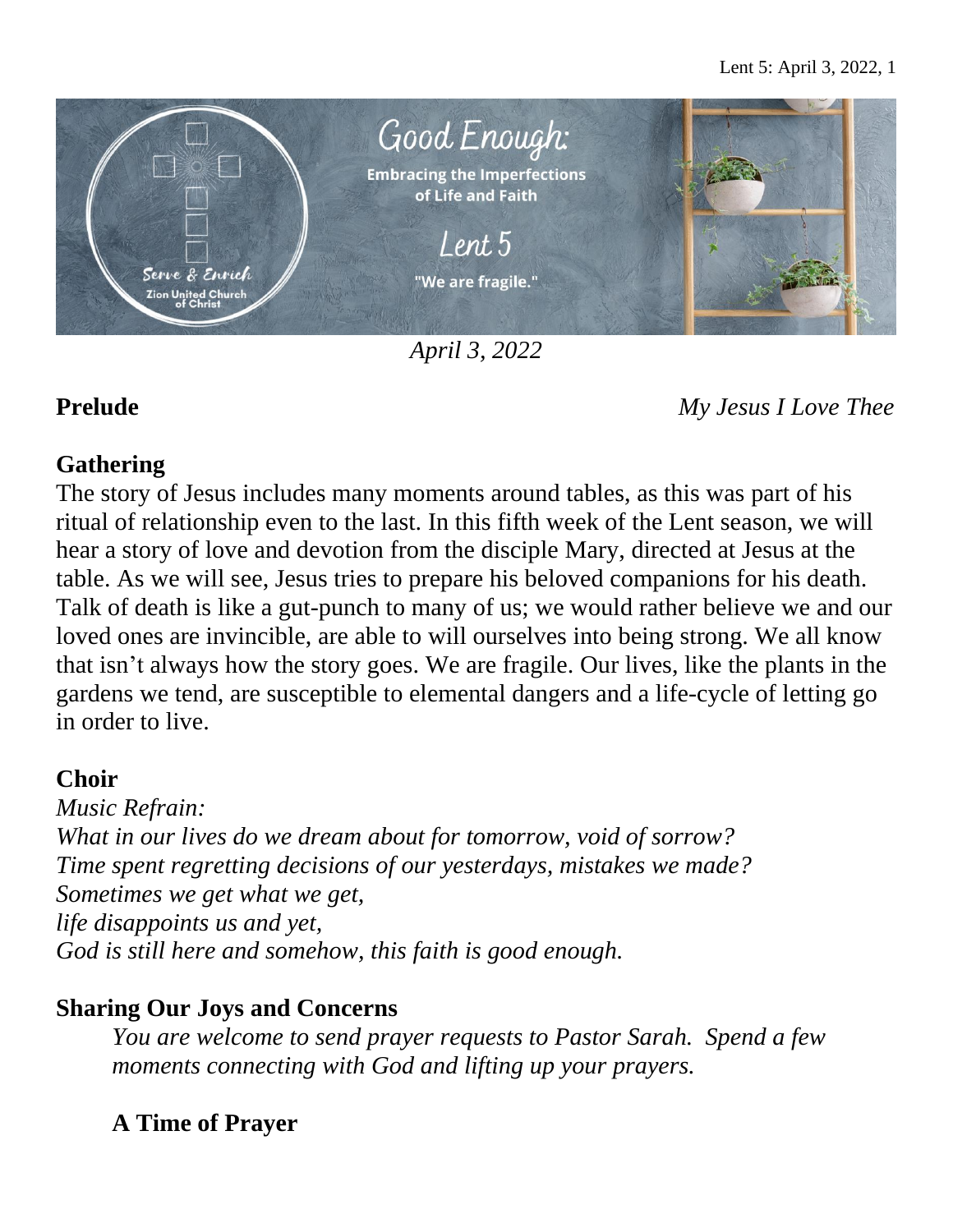**The Lord's Prayer** (unison)—Our Father, who art in heaven, hallowed be thy name, thy kingdom come, thy will be done, on earth as it is in heaven. Give us this day our daily bread. And forgive us our debts, as we forgive our debtors. And lead us not into temptation, but deliver us from evil. For thine is the kingdom, and the power, and the glory, forever. Amen.

#### **Choir** *As the Deer*

#### **We Hear God's Word** *John 12:1-8 (NRSV)*

Six days before the Passover Jesus came to Bethany, the home of Lazarus, whom he had raised from the dead. There they gave a dinner for him. Martha served, and Lazarus was one of those at the table with him. Mary took a pound of costly perfume made of pure nard, anointed Jesus' feet, and wiped them with her hair. The house was filled with the fragrance of the perfume.

But Judas Iscariot, one of his disciples (the one who was about to betray him), said, "Why was this perfume not sold for three hundred denarii and the money given to the poor?" (He said this not because he cared about the poor, but because he was a thief; he kept the common purse and used to steal what was put into it.)

Jesus said, "Leave her alone. She bought it so that she might keep it for the day of my burial. You always have the poor with you, but you do not always have me."

#### **Thoughts about an Imperfect Life and Faith <b>Thoughts** about an **Imperfect** Life and Faith **Theorem Theorem Theorem Theorem Theorem Theorem Theorem Theorem Theorem Theorem Theorem Theorem Theorem**

#### **We Gather at the Table**



**Set Your Place at the Table**—Communion was first celebrated in the homes of those in the early church. Friends and family would gather together to pray, singing songs, and break bread. We carry on that tradition today. Whatever you have on hand to celebrate communion will work just fine, because this ancient ritual is not about what we use for this meal or where we partake of it. Instead, it is about the act of remembrance. So, gather around the table, prepare your place, and remember that Christ is in our midst.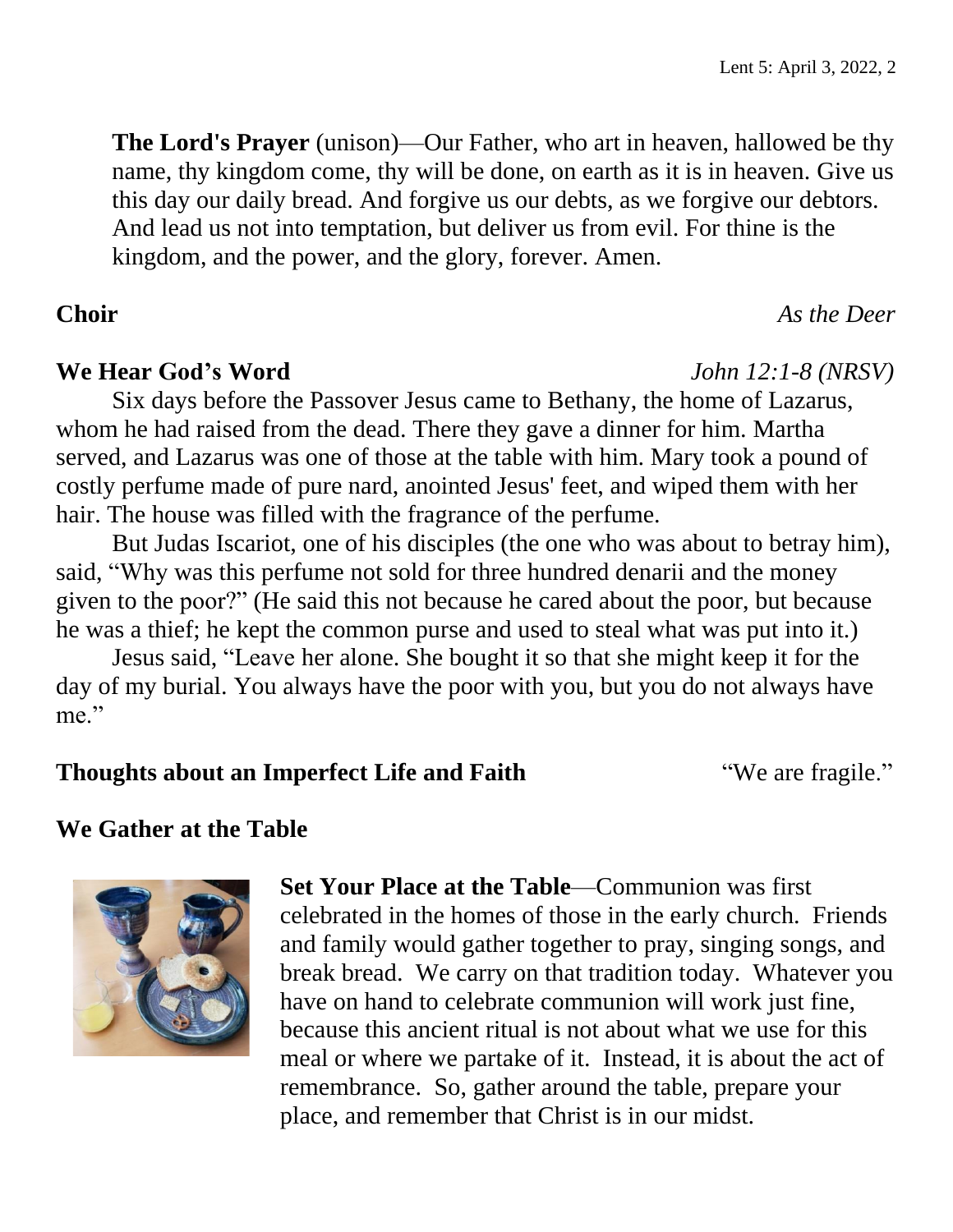**Our Invitation—** *Leader:* Christ looks upon each one with love and says, "you are welcome at my table." Christ looks upon each one with compassion and says, "whatever troubles you, bring it here." Christ looks upon each one with grace and says, "whatever you'd like to leave behind, do it here." Will you come? Will you bring your troubles? Will you shed all that is unnecessary in your life? This is the place where you need not be perfect, you need not be sure of yourself or your faith, you need not feel whole and right with the world. Jesus invited many to his tables and in doing so, he assured them of their place in the illogical reign of love and grace. He just wanted them to be hungry for relationship–hungry to look across a table into another's eyes, to break open their lives, and lift a cup in the midst of the hard times and hear, "this is for all, and so this is for you, beloved."

**The Words of Institution**— On the night in which he gave himself up for us, he took bread, gave thanks to you, broke the bread, gave it to his disciples, and said: "Take, eat; this is my body which is given for you. Do this in remembrance of me." When the supper was over, he took the cup, gave thanks to you, gave it to his disciples, and said: "Drink from this, all of you; this is my blood of the new covenant, poured out for you and for many for the forgiveness of sins. Do this, as often as you drink it, in remembrance of me." And so, we remember…we offer ourselves…we proclaim God's love…

**Our Confession**—Righteous God, you made us in your divine image and yet we often turn to the gazes of others to see ourselves. We yield to the temptation of comparison and measure ourselves according to standards not made for us. You declared us good, and we question your judgment. We turn from your truth and receive the lies of the enemy of our souls that devalue and condemn even though your grace is sufficient for us. Mend the brokenness within us. Fortify us with your love, hope, and vision. Shield us from stagnation and despair. Amen.+

**Assurance of Grace—** The God of grace sees us fully, knows us fully, and loves us fully. May our eyes be ever open to see ourselves as God sees us and restore our souls.+

**Blessing Our Meal**— Pour out your Holy Spirit on us gathered here, and on these gifts of bread and fruit of the vine. Make them be for us sustenance for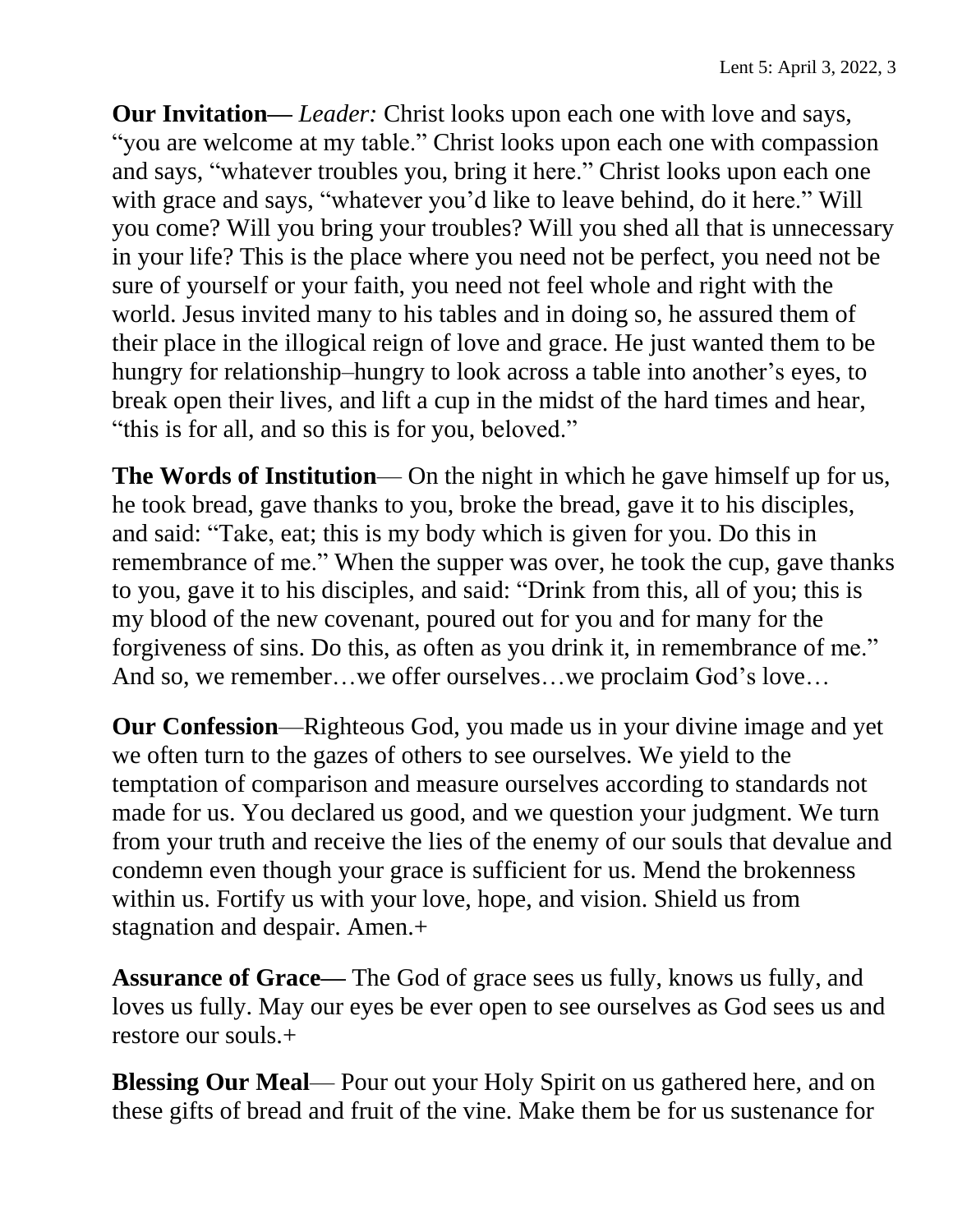our days, love for simple and ordinary lives, fuel for justice in this world. By your Spirit open us to each other. Open us to the world, making us one in you, through Christ, in the power of your amazing grace!

**We Share the Bread and the Cup** – As you eat the bread, remember, "This is the body of Christ broken for you." Take and eat. As you drink the cup, remember, "This is the blood of Christ shed for you and the forgiveness of sins." Take and drink.

**We Give Thanks**—Almighty God, we give you thanks for the gift of our Savior's presence in the simplicity and splendor of this holy meal. Unite us with all who are fed by Christ's body and blood that we may faithfully proclaim the good news of your love and that your universal church may be a rainbow of hope in an uncertain world; through Jesus Christ our Redeemer.  $A$ men. $=$ 

## **We Respond to God's Word with Our Giving**

**Invitation—** In the gospel reading, we find a story of abundant generosity. Let us be like Mary who did not count the cost of the blessing she shared but only sought the good, purpose, and reward of her gift. Let us not hesitate to pour what we have out in order to touch lives, comfort and console, and meet the needs we encounter in our community and our world.+

## **April Benevolence**—OCWM

You can mail your offerings to our office or give online at www.zionuccindy.net/donate

## **Doxology**

Praise God from whom all blessings flow, Praise Jesus Christ, our burdens know, Praise Spirit through whom our hearts grow, Praise Three-in-One, from here below.

**We Give Thanks**— Generous God, in light of your extravagant blessings–no matter what the state of the world or our imperfect lives–we offer our gifts